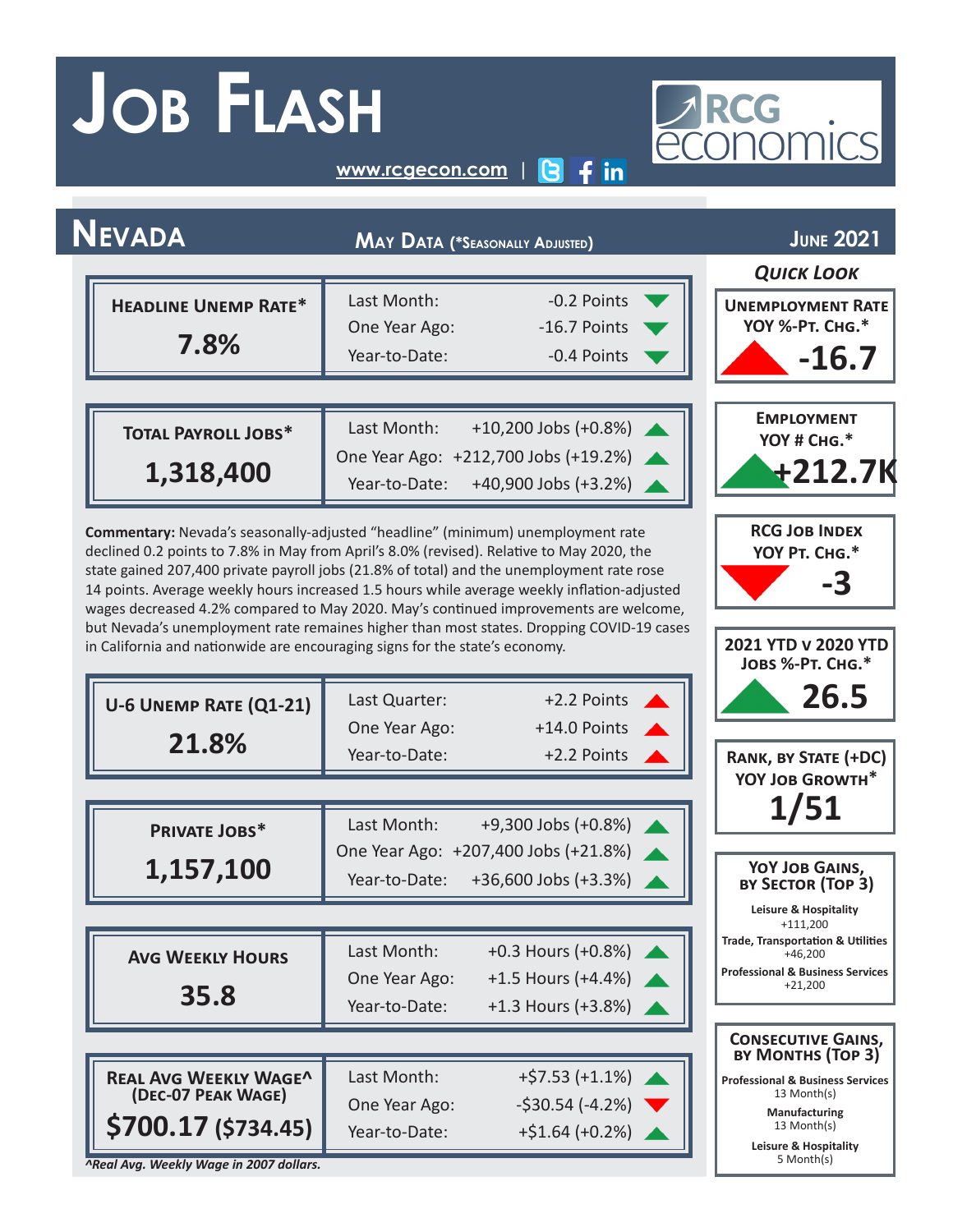## **Job Flash**

# PRCG<br>ECONOMICS

**[www.rcgecon.com](http://www.rcgecon.com) | [3](https://twitter.com/rcgeconomics) [2](https://www.facebook.com/RCG.Economics/) [1](https://www.linkedin.com/in/rcg1llc/)**

| LAS VEGAS MSA                                                                                                                                                                         | <b>MAY DATA</b><br>(*Seasonally Adjusted) |                                      |                                                               |  |
|---------------------------------------------------------------------------------------------------------------------------------------------------------------------------------------|-------------------------------------------|--------------------------------------|---------------------------------------------------------------|--|
|                                                                                                                                                                                       |                                           |                                      | <b>QUICK LOOK</b>                                             |  |
| <b>HEADLINE UNEMP RATE</b>                                                                                                                                                            | Last Month:                               | -0.2 Points                          | <b>UNEMPLOYMENT RATE</b>                                      |  |
| 8.9%                                                                                                                                                                                  | One Year Ago:                             | -19.2 Points                         | YOY %-PT. CHG.                                                |  |
|                                                                                                                                                                                       | Year-to-Date:                             | -0.7 Points                          | $-19.2$                                                       |  |
|                                                                                                                                                                                       |                                           |                                      |                                                               |  |
| <b>TOTAL PAYROLL JOBS</b>                                                                                                                                                             | Last Month:                               | $+11,700$ Jobs $(+1.3%)$             | <b>EMPLOYMENT</b><br>YOY # CHG.                               |  |
| 940,700                                                                                                                                                                               |                                           | One Year Ago: +165,800 Jobs (+21.4%) | $+165.8K$                                                     |  |
|                                                                                                                                                                                       | Year-to-Date:                             | +29,200 Jobs (+3.2%)                 |                                                               |  |
| Commentary: The Las Vegas MSA "headline" (minimum) unemployment rate declined 0.2                                                                                                     | <b>RCG JOB INDEX</b>                      |                                      |                                                               |  |
| points to 8.9% in May. Compared to May 2020, the economy gained 163,900 private payroll<br>jobs (24.3% of total) and the unemployment rate rose 14 points. Inflation-adjusted average | YOY PT. CHG.                              |                                      |                                                               |  |
| weekly wages declined 6.1% while the average weekly hours worked rose 1.1 hours YOY. We<br>expect YOY figures to continue improving next month because April 2020 was the bottom of   | -3.9                                      |                                      |                                                               |  |
| the COVID-19 pandemic-driven downturn, but the Las Vegas region still has a lot of recovery to                                                                                        |                                           |                                      |                                                               |  |
| do.                                                                                                                                                                                   |                                           |                                      | 2021 YTD v 2020 YTD<br>JOBS %-PT. CHG.*                       |  |
| NV U-6 UNEMP RATE (Q1-21)                                                                                                                                                             | Last Quarter:                             | +2.2 Points                          | 30.3                                                          |  |
|                                                                                                                                                                                       | One Year Ago:                             | +14.0 Points                         |                                                               |  |
| 21.8%                                                                                                                                                                                 | Year-to-Date:                             | +2.2 Points                          | <b>RANK, BY METRO</b>                                         |  |
|                                                                                                                                                                                       |                                           |                                      | YOY JOB GROWTH*                                               |  |
| <b>PRIVATE JOBS</b>                                                                                                                                                                   | Last Month:                               | $+11,400$ Jobs $(+1.4%)$             | 6/387                                                         |  |
|                                                                                                                                                                                       | One Year Ago:                             | +163,900 Jobs (+24.3%)               |                                                               |  |
| 837,300                                                                                                                                                                               | Year-to-Date:                             | +28,400 Jobs (+3.5%)                 | YOY JOB GAINS,<br>BY SECTOR (TOP 3)                           |  |
|                                                                                                                                                                                       |                                           |                                      | Leisure & Hospitality<br>+89,400 Jobs                         |  |
| <b>AVG WEEKLY HOURS</b>                                                                                                                                                               | Last Month:                               | +0.3 Hours (+0.9%)                   | <b>Trade, Transportation &amp; Utilities</b><br>+39,800 Jobs  |  |
|                                                                                                                                                                                       | One Year Ago:                             | +1.1 Hours (+3.2%)                   | <b>Professional &amp; Business Services</b><br>$+16,200$ Jobs |  |
| 35.4                                                                                                                                                                                  | Year-to-Date:                             | +1.9 Hours (+5.7%)                   |                                                               |  |
|                                                                                                                                                                                       |                                           |                                      | <b>CONSECUTIVE GAINS,</b><br>BY MONTHS (TOP 3)                |  |
| <b>REAL AVG WEEKLY WAGE^</b>                                                                                                                                                          | Last Month:                               | $+$ \$5.64 (+0.8%)                   | <b>Leisure &amp; Hospitality</b><br>4 Month(s)                |  |
| (DEC-07 PEAK WAGE)                                                                                                                                                                    | One Year Ago:                             | $-$ \$44.15 ( $-6.1\%$ )             | Government<br>4 Month(s)                                      |  |
| \$682.24 (\$737.18)                                                                                                                                                                   | Year-to-Date:                             | $+$ \$9.42 (+1.4%)                   | <b>Professional &amp; Business Services</b><br>3 Month(s)     |  |

*^Real Avg. Weekly Wage in 2007 dollars.*